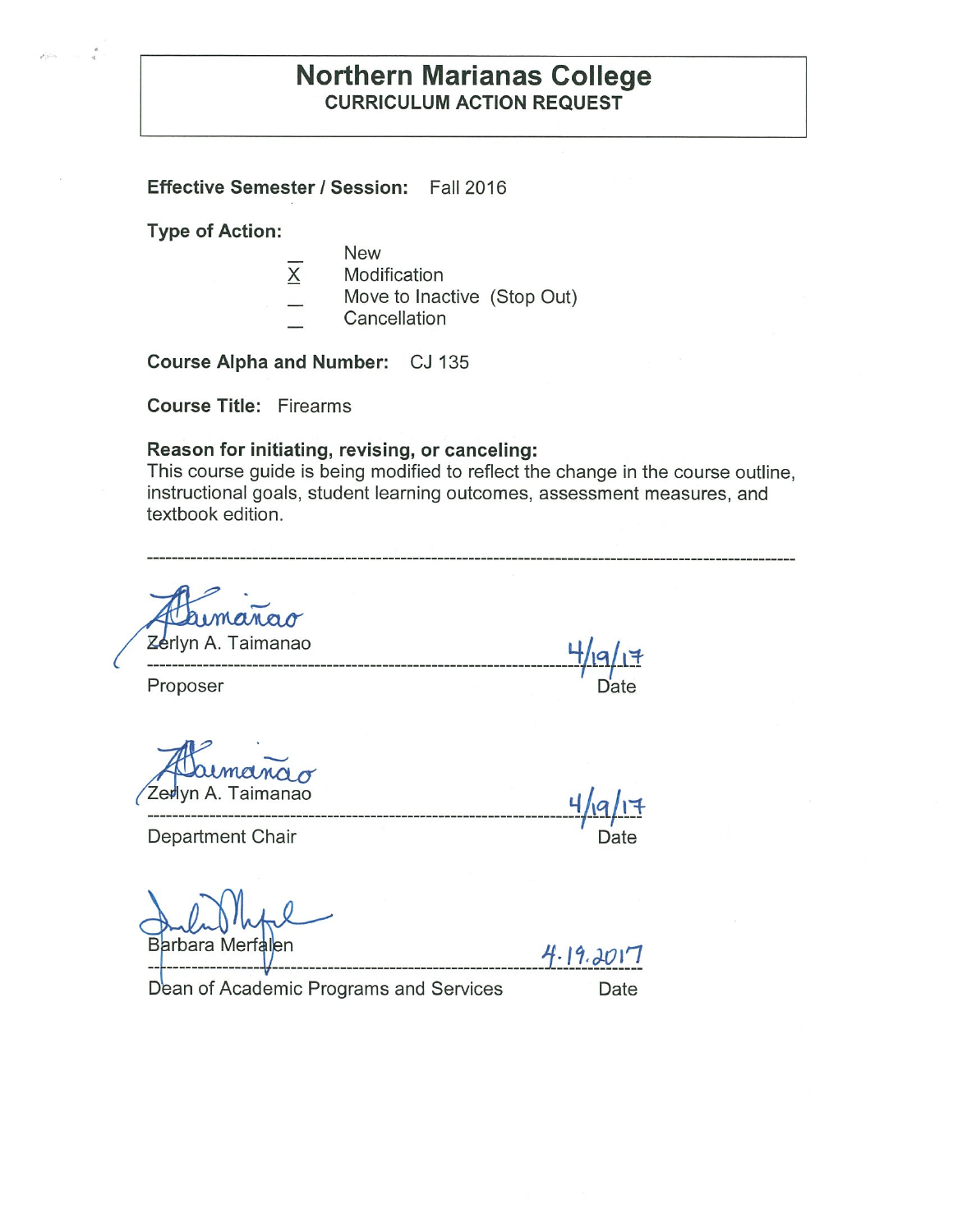**Page:** 1

# **Northern Marianas College Course Guide**

**Course: CJ 135 Firearms** 

### **1. Department**

Criminal Justice

### **2. Purpose**

The purpose of this course is to teach law enforcement officers the correct procedures firearms, chemical agents, and physical force.

### **3. Description**

**A. Required/Recommended Textbook(s) and Related Materials**  Training materials will be provided by the agency. There is no required textbook.

# **B. Contact Hours**

- **1.** Lecture: 2 hours per week / 30 hours per semester
- **2. Lab:** NIA
- **3. Other:**

#### **C. Credits**

- **1. Number:** 2
- **2. Type:** Regular Degree Credits

#### **D. Catalogue Course Description**

This course is designed to teach law enforcement/corrections officers the correct procedures in using firearms, chemical agents, and physical force. ( Offered Fall, Spring, and Summer)

#### **E. Degree or Certificate Requirements Met by Course**

This is a required course for the Department of Public Safety cadets/students enrolled in the Basic Law Enforcement Certificate Program.

# **F. Course Activities and Design**

Lecture and discussion sessions form the basis from which the knowledge and skills are developed during this course.

# **4. Course Prerequisite(s); Concurrent Course Enrollment; Required English/Mathematics Placement Level(s)**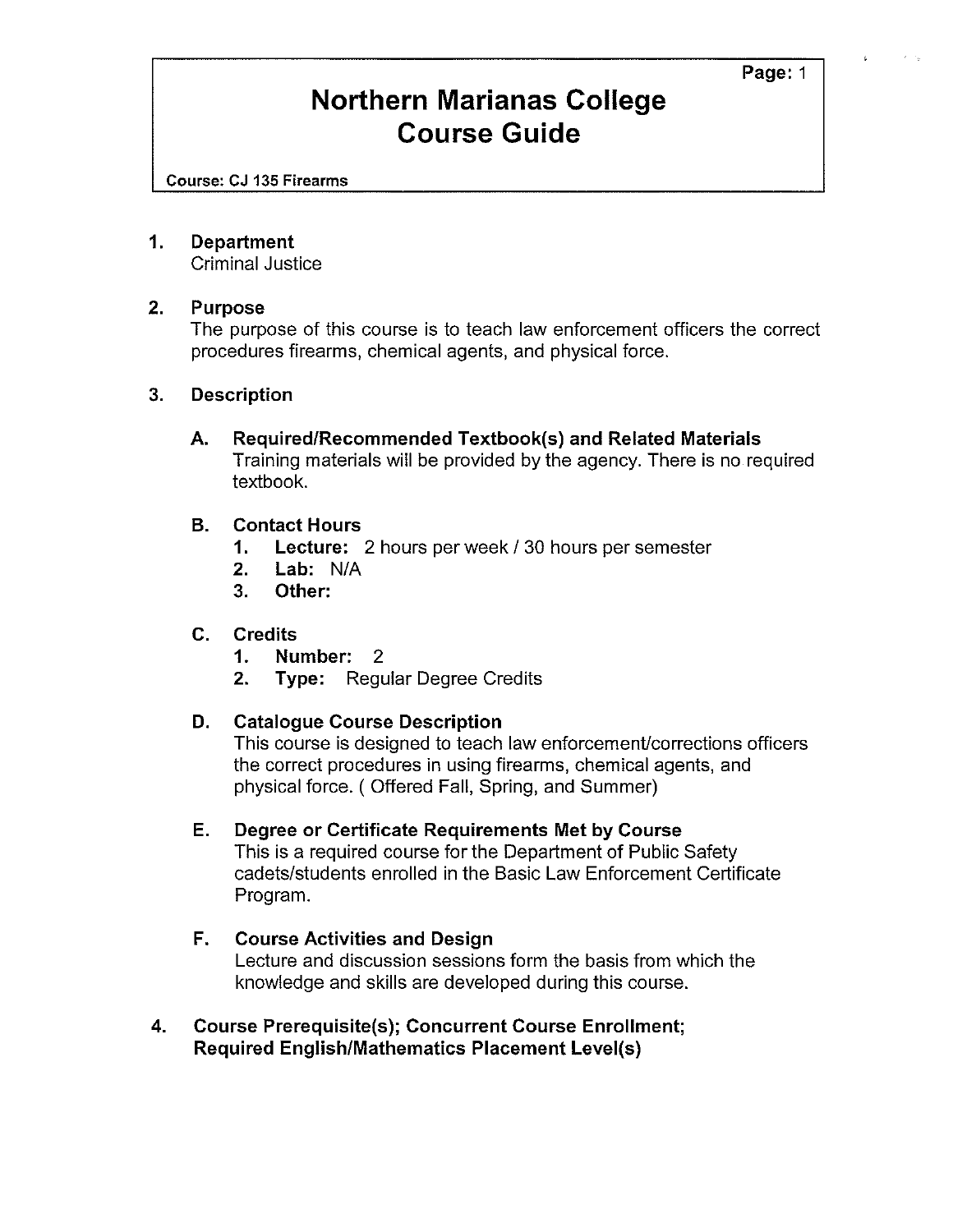# **Northern Marianas College Course Guide**

**Course: CJ 135 Firearms** 

 $\mathcal{A}$ 

Prerequisite(s): Currently employed or a cadet with the Department of Public Safety. English Placement Level: EN 101 Math Placement Level: None

**5. Estimated Cost of Course; Instructional Resources Needed**  Cost to the Student: Tuition for a 2-credit course and the cost of the textbook.

Cost to the College: Instructor's salary

Instructional resources needed for this course: N/A

### **6. Method of Evaluation**

Student grades will be based on the regular letter grade system as described below:

- A: Excellent  $-$  grade points:  $4.0$ ;
- B: Above average grade points: 3.0;
- C: Average  $-$  grade points:  $2.0$ ;
- D: Below average  $-$  grade points: 1.0;
- $F:$  Failure grade points:  $0.0$ .

NMC's grading and attendance policies will be followed.

#### **7. Course Outline**

This is a topical outline and does not necessarily indicate the sequence in which the material will be presented.

- 1.0 Firearm Safety;
- 2.0 Basic Firearm Operation and Nomenclature of Weapon;
- 3.0 Firearm Ammunitions;
- 4.0 Firearm Cleaning and Maintenance;
- 5.0 Basic Shooting; and
- 6.0 Use of Force Policy and General Order;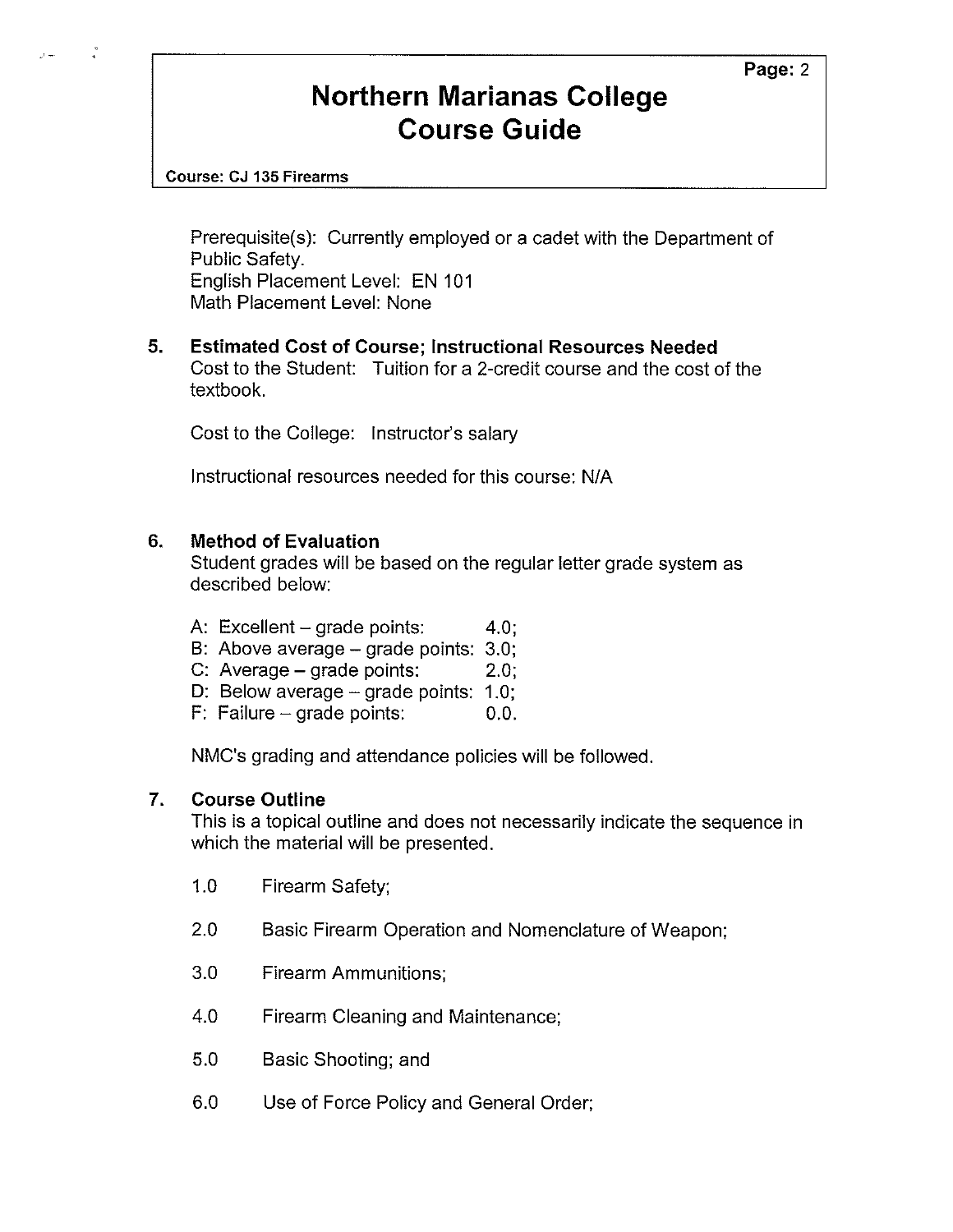**Page:3** 

# **Northern Marianas College Course Guide**

**Course: CJ 135 Firearms** 

#### **8. Instructional Goals**

This course will introduce students to:

- 1.0 The safety rules, weapon conditions, home safety, and rage safety operation and commands;
- 2.0 The safe handling on hand guns/pistols, rifles, and shotguns;
- 3.0 The different types of ammunitions and shells authorized to be used on issued firearms;
- 4.0 The technique of firearm cleaning and maintenance;
- 5.0 The practical application on the range to meet a passing score of marksmanship or expert shooter; and
- 6.0 The Department of Public Safety General Order and the use of force policy.

#### **9. Student Learning Outcomes**

Upon successful completion of this course, students will be able to:

- 1.0 Carryout safe weapon handling within the community, shooting range and at home;
- 2.0 Carryout proper safe weapon handling techniques in regards to pistols, rifles, and shotguns;
- 3.0 Carryout proper handling and safe storing of ammunitions and shells;
- 4.0 Recognize appropriate firearm cleaning and maintenance techniques;
- 5.0 Provide practical application on the range with marksmanship or expert score and be able to operate the firearm under stressful situations; and
- 6.0 Carryout good judgment with the use of a firearm based on the department's safety use of force policy.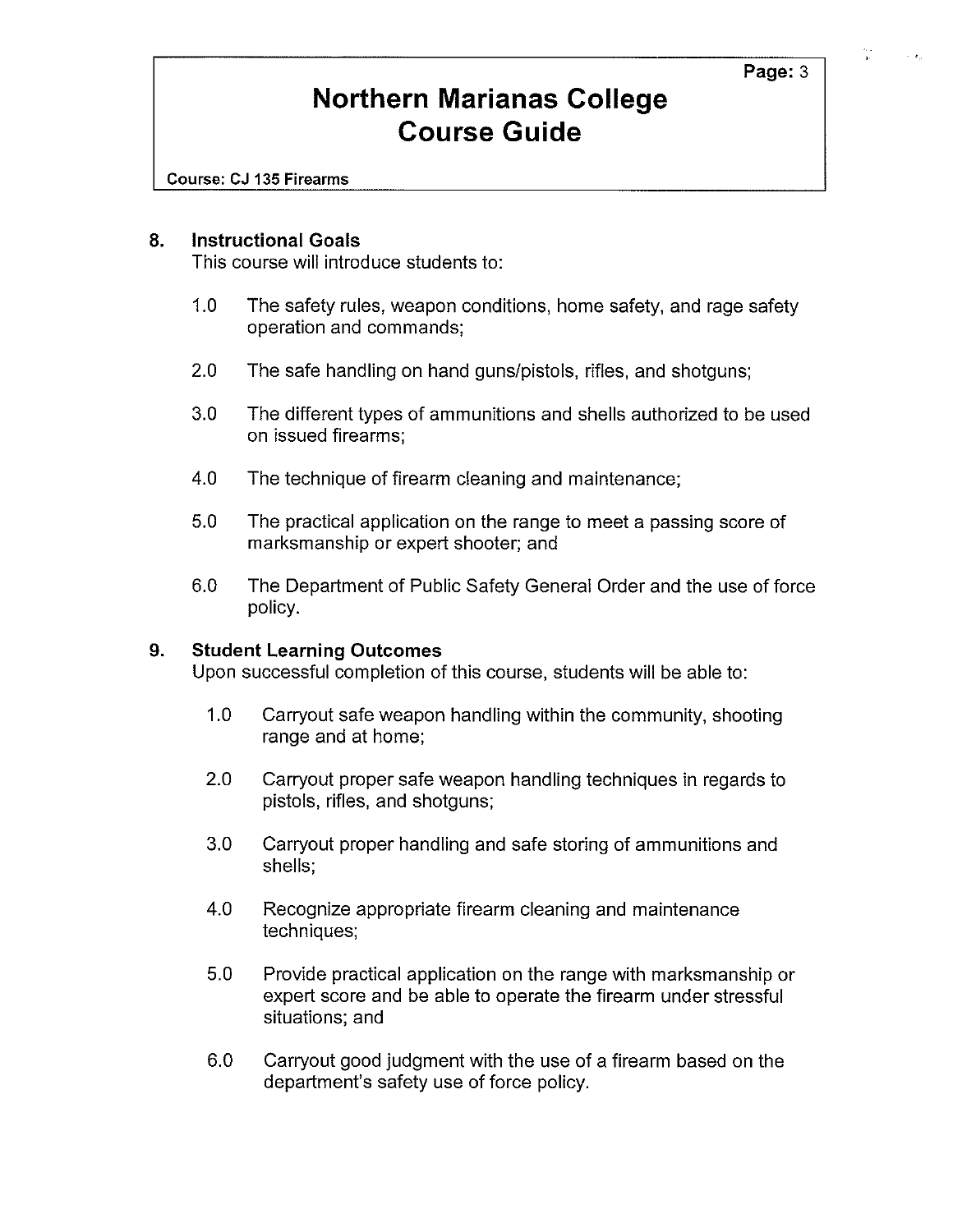# **Northern Marianas College Course Guide**

Course: CJ 135 Firearms

 $z=-\sqrt{1/4}$ 

### **10. Assessment Measures**

Assessment of student learning may include, but not be limited to, the following:

- 1.0 Group discussions;
- 2.0 Writing assignments and exercises;
- 3.0 Demonstration;
- 4.0 Assignments; and
- 5.0 Tests.